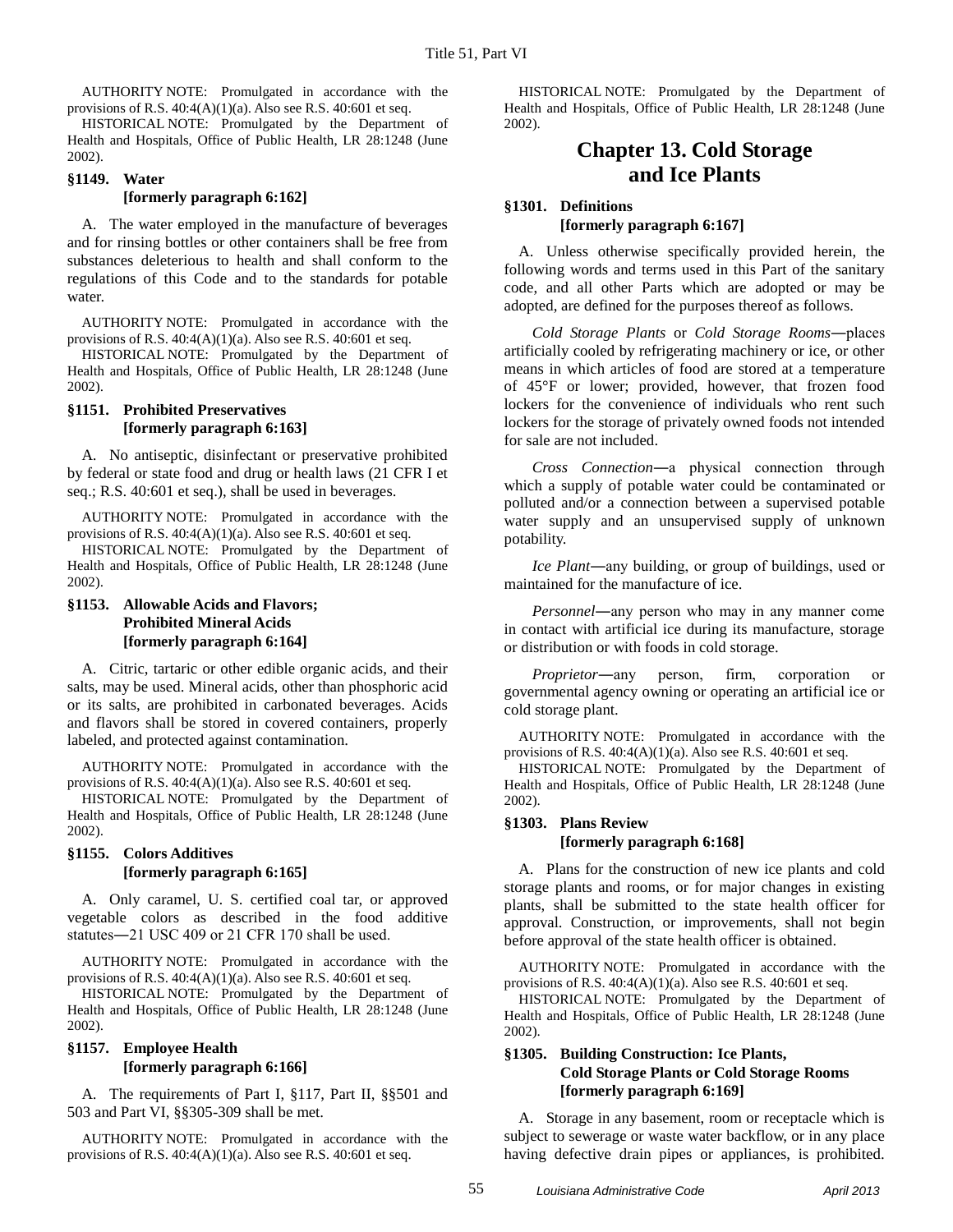Floors shall be constructed of tight, sound, smooth material, free from cracks and easily cleanable. The cold storage rooms shall be constructed and maintained to prevent entrance of rodents, in accordance with Part V (Disease Vector Control) of this Code.

B. All cold storage rooms shall be properly lighted by natural or artificial means.

C. No new ice plant shall hereafter be constructed nor shall major alterations be made to existing ice plants without the prior written approval of, and unless in accordance with plans and specifications approved in advance by the state health officer.

AUTHORITY NOTE: Promulgated in accordance with the provisions of R.S. 40:4(A)(1)(a). Also see R.S. 40:601 et seq.

HISTORICAL NOTE: Promulgated by the Department of Health and Hospitals, Office of Public Health, LR 28:1248 (June 2002).

# **§1307. Potable Water Supply [formerly paragraph 6:170]**

A. The water supply used by an artificial ice plant to make ice shall meet the requirements of Part XII of this Code for safe water supplies.

AUTHORITY NOTE: Promulgated in accordance with the provisions of R.S.  $40:4(A)(1)(a)$ . Also see R.S.  $40:601$  et seq.

HISTORICAL NOTE: Promulgated by the Department of Health and Hospitals, Office of Public Health, LR 28:1249 (June 2002).

# **§1309. Cross Connections [formerly paragraph 6:171]**

A. Physical connections between a potable water supply and a water of unknown or questionable quality are prohibited.

AUTHORITY NOTE: Promulgated in accordance with the provisions of R.S.  $40:4(A)(1)(a)$ . Also see R.S.  $40:601$  et seq.

HISTORICAL NOTE: Promulgated by the Department of Health and Hospitals, Office of Public Health, LR 28:1249 (June 2002).

# **§1311. Sewage Disposal [formerly paragraph 6:172]**

A. Sewage disposal facilities shall be provided in compliance with Part XIII of this Code.

AUTHORITY NOTE: Promulgated in accordance with the provisions of R.S.  $40:4(A)(1)(a)$ . Also see R.S.  $40:601$  et seq.

HISTORICAL NOTE: Promulgated by the Department of Health and Hospitals, Office of Public Health, LR 28:1249 (June 2002).

# **§1313. Toilet and Lavatory Facilities [formerly paragraph 6:173]**

A. Every artificial ice plant and cold storage plant shall be provided with toilet and hand washing facilities for employees as required by LAC 51:XIV.411, titled "Minimum Plumbing Fixtures". Handwashing facilities shall be located conveniently to all toilet facilities. These facilities shall be kept clean. Toilet room doors shall be self-closing.

AUTHORITY NOTE: Promulgated in accordance with provisions of R.S.  $40:4(A)(1)(a)$ . Also see  $40:601$  et seq.

HISTORICAL NOTE: Promulgated by the Department of Health and Hospitals, Office of Public Health, LR 28:1249 (June 2002), amended LR 38:2792 (November 2012).

#### **§1315. Air Blowers [formerly paragraph 6:174]**

A. The air intake of air blowers used at artificial ice plants shall be so located and protected as to ensure the use of a safe and clean air supply.

AUTHORITY NOTE: Promulgated in accordance with the provisions of R.S.  $40:4(A)(1)(a)$ . Also see R.S.  $40:601$  et seq.

HISTORICAL NOTE: Promulgated by the Department of Health and Hospitals, Office of Public Health, LR 28:1249 (June 2002).

# **§1317. Outside Entrances [formerly paragraph 6:175]**

A. Outside doors shall be self-closing.

AUTHORITY NOTE: Promulgated in accordance with the provisions of R.S. 40:4(A)(1)(a). Also see R.S. 40:601 et seq.

HISTORICAL NOTE: Promulgated by the Department of Health and Hospitals, Office of Public Health, LR 28:1249 (June 2002).

#### **§1319. Permits**

#### **[formerly paragraph 6:176]**

A. Cold storage and ice plants must obtain permits from the state health officer, in accordance with Part I of this Code.

AUTHORITY NOTE: Promulgated in accordance with the provisions of R.S.  $40:4(A)(1)(a)$ . Also see R.S.  $40:601$  et seq.

HISTORICAL NOTE: Promulgated by the Department of Health and Hospitals, Office of Public Health, LR 28:1249 (June 2002).

# **§1321. Employee Health [formerly paragraph 6:177]**

A. The requirements of Part I, §117, and Part II, §§501- 503.C shall be met.

AUTHORITY NOTE: Promulgated in accordance with the provisions of R.S.  $40:4(A)(1)(a)$ . Also see R.S.  $40:601$  et seq.

HISTORICAL NOTE: Promulgated by the Department of Health and Hospitals, Office of Public Health, LR 28:1249 (June 2002).

# **§1323. Spitting**

#### **[formerly paragraph 6:178]**

A. Spitting in the ice plant and cold storage rooms is prohibited.

AUTHORITY NOTE: Promulgated in accordance with the provisions of R.S.  $40:4(A)(1)(a)$ . Also see R.S.  $40:601$  et seq.

HISTORICAL NOTE: Promulgated by the Department of Health and Hospitals, Office of Public Health, LR 28:1249 (June 2002).

# **§1325. Cleanliness**

# **[formerly paragraph 6:179]**

A. Floors of the brine rooms, ice storage and cold storage rooms, toilets and all other appurtenances shall be kept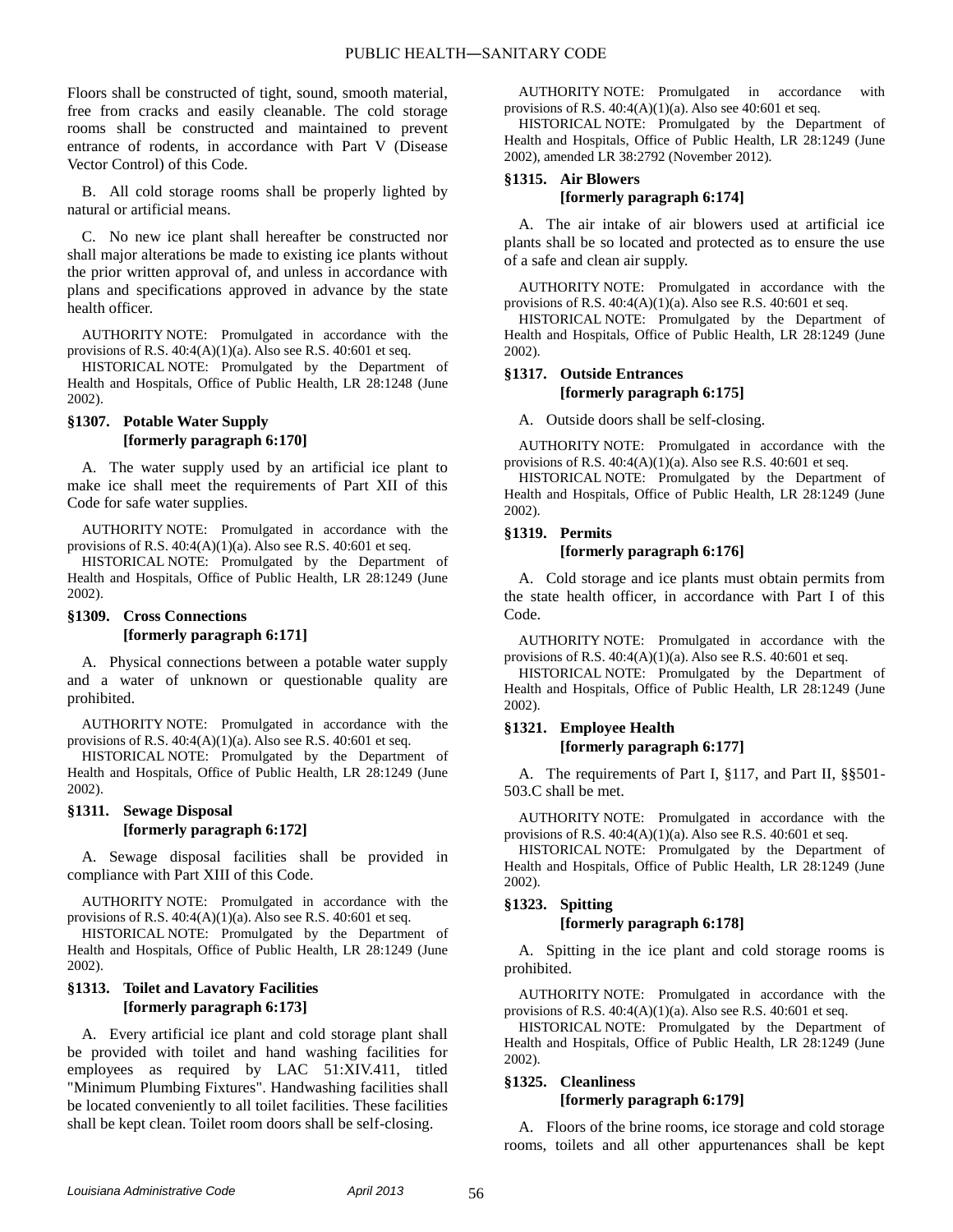clean. Employees working on brine tanks or in ice storage rooms shall wear rubber boots, which shall be worn in these areas only.

B. [formerly paragraph 6:180] Cold storage plants shall be kept free from rust, growths, molds and slime.

AUTHORITY NOTE: Promulgated in accordance with the provisions of R.S.  $40:4(A)(1)(a)$ . Also see R.S.  $40:601$  et seq.

HISTORICAL NOTE: Promulgated by the Department of Health and Hospitals, Office of Public Health, LR 28:1249 (June 2002).

#### **§1327. Storage of Meats and Foods [formerly paragraph 6:181]**

A. Meats and foods shall not be placed in direct contact with ice, or upon the flooring of cold storage rooms. Bins, racks or other receptacles used for the storage of meats and foods shall be kept in a sanitary condition.

AUTHORITY NOTE: Promulgated in accordance with the provisions of R.S. 40:4(A)(1)(a). Also see R.S. 40:601 et seq.

HISTORICAL NOTE: Promulgated by the Department of Health and Hospitals, Office of Public Health, LR 28:1249 (June 2002).

# **§1329. Ice Removal from Cans [formerly paragraph 6:182]**

A. Submerging or spraying of ice cans for removal of ice cakes in other than potable water is prohibited.

AUTHORITY NOTE: Promulgated in accordance with the provisions of R.S.  $40:4(A)(1)(a)$ . Also see R.S.  $40:601$  et seq.

HISTORICAL NOTE: Promulgated by the Department of Health and Hospitals, Office of Public Health, LR 28:1249 (June 2002).

#### **§1331. Transportation, Distribution and Storage of Ice [formerly paragraph 6:183]**

A. Ice intended for human or domestic consumption shall not be placed on streets, sidewalks, roads or alleys, or transported through such streets, sidewalks, roads or alleys, unless protected in a sanitary manner.

1. [formerly paragraph 6:184] Trucks and other vehicles from which ice is sold or delivered, and all factories, shops, storerooms, pantries and other places where ice is handled for sale, service or consumption, shall be thoroughly clean and in a sanitary condition, and shall be kept free from all dirt, dust, trash or any other substance or matter which is liable to become mixed with or enter into the ice or anything prepared with ice, so as to contaminate or render it unclean or insanitary.

AUTHORITY NOTE: Promulgated in accordance with the provisions of R.S.  $40:4(A)(1)(a)$ . Also see R.S.  $40:601$  et seq.

HISTORICAL NOTE: Promulgated by the Department of Health and Hospitals, Office of Public Health, LR 28:1250 (June 2002).

#### **§1333. Grinding, Crushing and Packaging of Ice [formerly paragraph 6:185]**

A. Crushed or ground ice intended for human consumption or use shall be crushed or ground and packaged in a sanitary manner so as to prevent contamination by filth,

foreign material, dust, insects, rodent filth such as hairs, droppings, etc.

1. [formerly part of paragraph 6:185] The crushing or grinding and packaging of ice on wagons, trucks or other vehicles used to deliver ice to be used for human or domestic consumption is strictly prohibited.

2. [formerly part of paragraph 6:185] Ice intended to be used for human or domestic consumption shall be thoroughly washed before being placed in the crusher or grinder. The facilities for crushing or grinding and packaging of ice shall be located in a satisfactorily enclosed building or structure, and shall be maintained in a sanitary condition so that the ice will be protected from dust, dirt, flies, insects, rust and other contaminating sources during the grinding or crushing and packaging operations.

AUTHORITY NOTE: Promulgated in accordance with the provisions of R.S. 40:4(A)(1)(a). Also see R.S. 40:601 et seq.

HISTORICAL NOTE: Promulgated by the Department of Health and Hospitals, Office of Public Health, LR 28:1250 (June 2002).

# **§1335. Records**

## **[formerly paragraph 6:186]**

A. It shall be the duty of every person, firm or corporation operating a cold storage plant to keep an accurate record of the receipts and withdrawals of all goods stored therein. All goods stored in such an establishment shall be identified by a code or lot number, which number shall be entered in the record book at the time such goods are accepted for cold storage. The state health officer shall have free access to these records at any reasonable time during working hours.

AUTHORITY NOTE: Promulgated in accordance with the provisions of R.S. 40:4(A)(1)(a). Also see R.S. 40:601 et seq.

HISTORICAL NOTE: Promulgated by the Department of Health and Hospitals, Office of Public Health, LR 28:1250 (June 2002).

# **§1337. Unwholesome Food [formerly paragraph 6:187]**

A. No article of food shall be placed in cold storage if it shows evidences of decomposition, such as, but not limited to, spoilage, rodent defilement, insect infestations, chemical or pesticide contamination, filth and foreign object contamination, swollen cans, etc., or of other conditions which would make it unfit for food.

AUTHORITY NOTE: Promulgated in accordance with the provisions of R.S. 40:4(A)(1)(a). Also see R.S. 40:601 et seq.

HISTORICAL NOTE: Promulgated by the Department of Health and Hospitals, Office of Public Health, LR 28:1250 (June 2002).

#### **§1339. Reserved.**

#### **§1341. Sale of Cold Storage Goods; Prohibited "Fresh" Food Claims [formerly paragraph 6:189]**

A. It shall be a violation of the state sanitary code to sell or offer or expose for sale uncooked articles of food which have been held in cold storage without advising or notifying persons purchasing, or intending to purchase, such articles of food that they have been held in cold storage; and it shall be